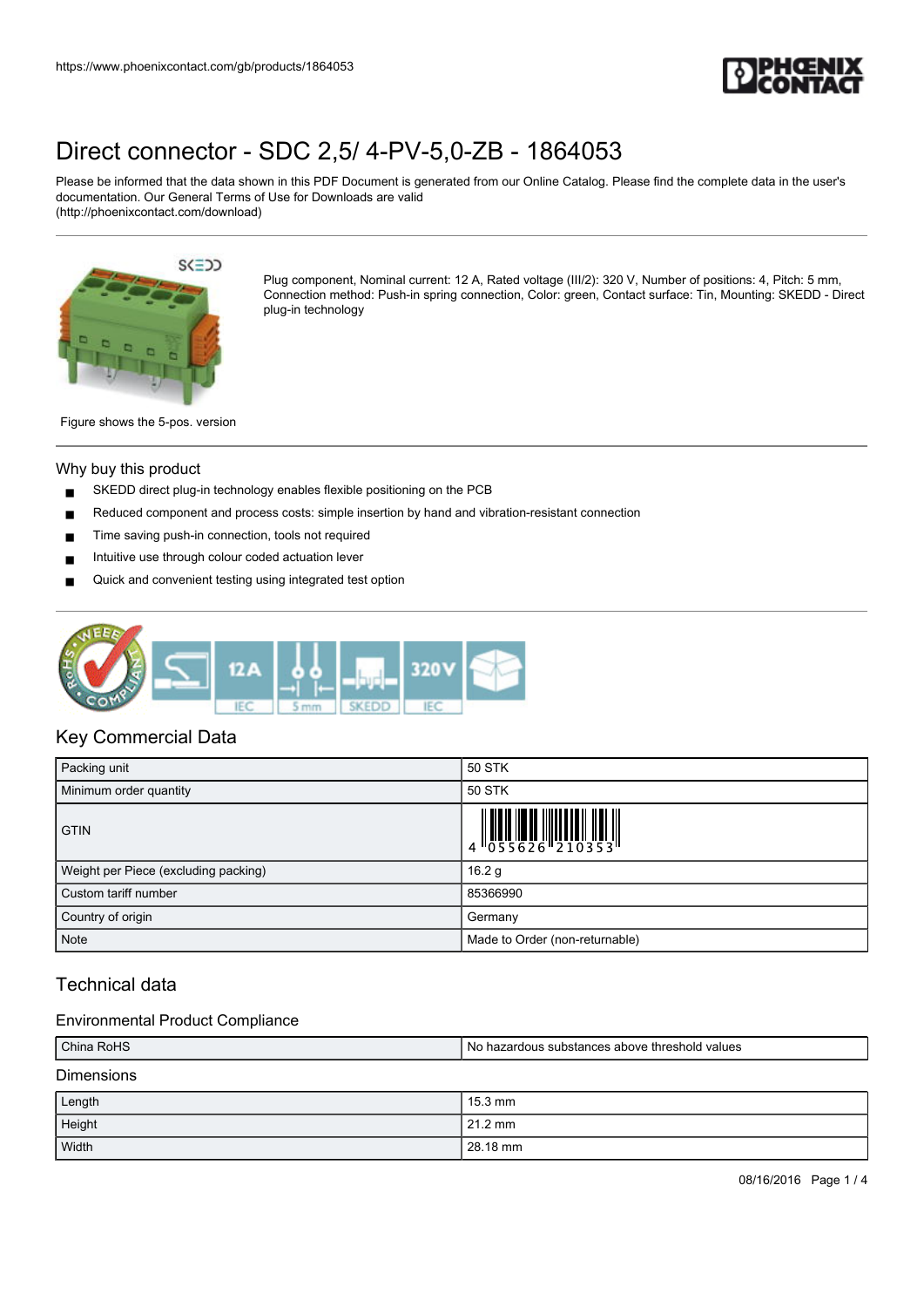

## Technical data

#### Dimensions

| Pitch                                                                      | 5.00 mm                   |  |
|----------------------------------------------------------------------------|---------------------------|--|
| Dimension a                                                                | 15 mm                     |  |
| General                                                                    |                           |  |
| Range of articles                                                          | SDC 2,5/-PV               |  |
| Number of positions                                                        | $\overline{4}$            |  |
| Connection method                                                          | Push-in spring connection |  |
| Rated surge voltage (III/3)                                                | 4 <sub>kV</sub>           |  |
| Rated surge voltage (III/2)                                                | 4 <sub>kV</sub>           |  |
| Rated surge voltage (II/2)                                                 | 4 <sub>kV</sub>           |  |
| Rated voltage (III/3)                                                      | 200 V                     |  |
| Rated voltage (III/2)                                                      | 320 V                     |  |
| Rated voltage (II/2)                                                       | 320 V                     |  |
| Connection in acc. with standard                                           | EN-VDE                    |  |
| Nominal current I <sub>N</sub>                                             | 12 A                      |  |
| Nominal cross section                                                      | $2.5$ mm <sup>2</sup>     |  |
| Stripping length                                                           | $10 \text{ mm}$           |  |
| Connection data                                                            |                           |  |
| Conductor cross section solid min.                                         | $0.2$ mm <sup>2</sup>     |  |
| Conductor cross section solid max.                                         | $2.5$ mm <sup>2</sup>     |  |
| Conductor cross section flexible min.                                      | $0.2$ mm <sup>2</sup>     |  |
| Conductor cross section flexible max.                                      | $2.5$ mm <sup>2</sup>     |  |
| Conductor cross section flexible, with ferrule without plastic sleeve min. | $0.25$ mm <sup>2</sup>    |  |
| Conductor cross section flexible, with ferrule without plastic sleeve max. | $2.5$ mm <sup>2</sup>     |  |
| Conductor cross section flexible, with ferrule with plastic sleeve min.    | $0.25$ mm <sup>2</sup>    |  |

## Standards and Regulations

Conductor cross section flexible, with ferrule with plastic sleeve max.  $\Big|2.5 \text{ mm}^2$ Conductor cross section AWG min. 24 Conductor cross section AWG max. 12

Connection in acc. with standard EN-VDE

## Drawings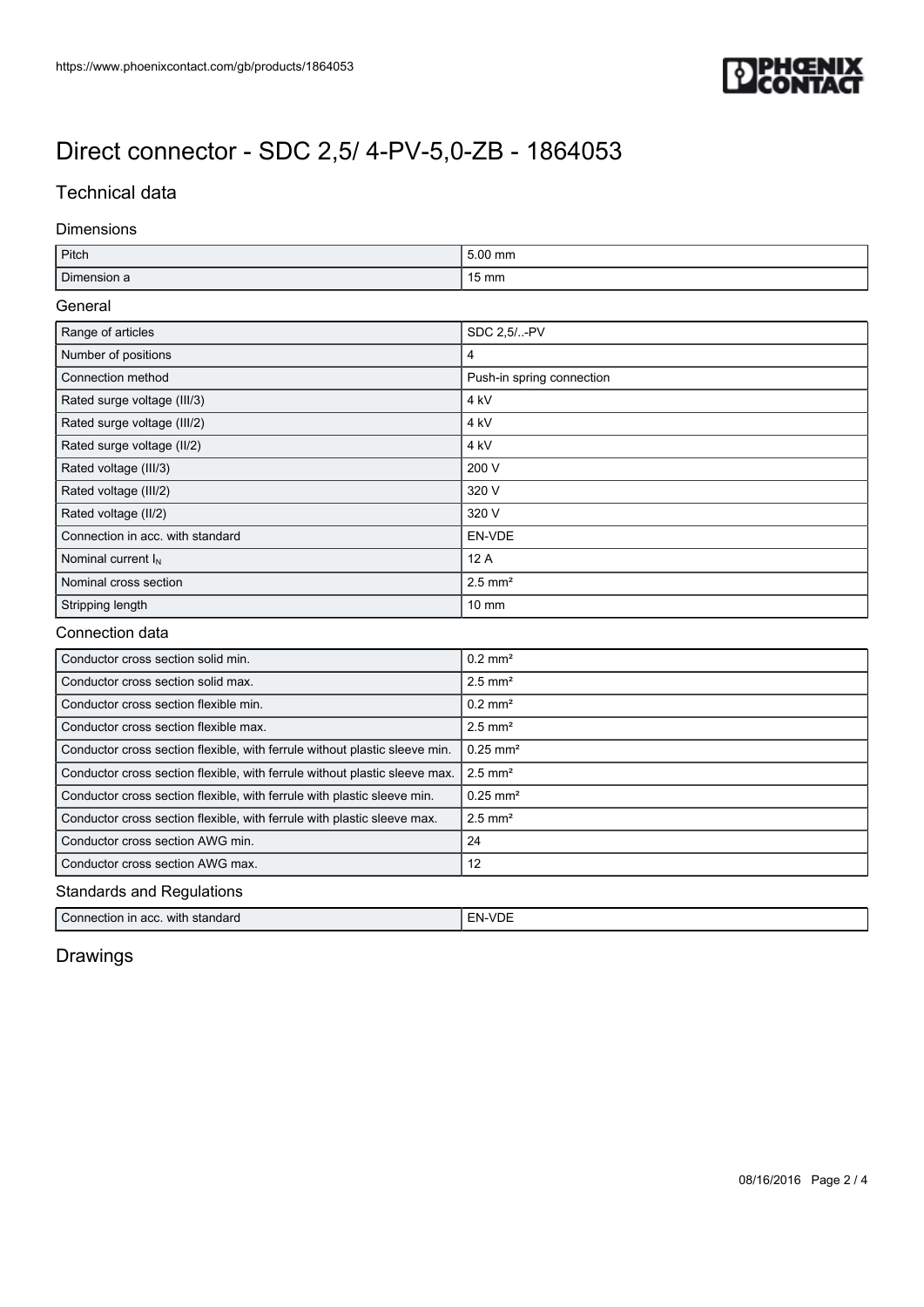

# **6,6 a**  $2,8$   $5$ **612,810 1,5 7,5 5,5 4,2 4,2 Ø3,3 Ø2 Ø2,4 Ø1,5**

Drilling diagram

Dimensional drawing



Size of the PCB: 1.6 mm

## **Classifications**

#### eCl@ss

| eCl@ss 5.1 | 27261101 |
|------------|----------|
| eCl@ss 8.0 | 27440401 |
| eCl@ss 9.0 | 27440401 |

### ETIM

| ETIM 5.0 | .<br>. |
|----------|--------|
|          |        |

## Approvals

Approvals

#### Approvals

VDE approval of drawings / cULus Recognized / IECEE CB Scheme

#### Ex Approvals

#### Approvals submitted

### Approval details

| VDE approval of drawings    |             |
|-----------------------------|-------------|
|                             |             |
| $\mathsf{Imm}^2$ /AWG/kcmil | $0.2 - 2.5$ |
| Nominal current IN          | 12A         |
| Nominal voltage UN          | 320 V       |